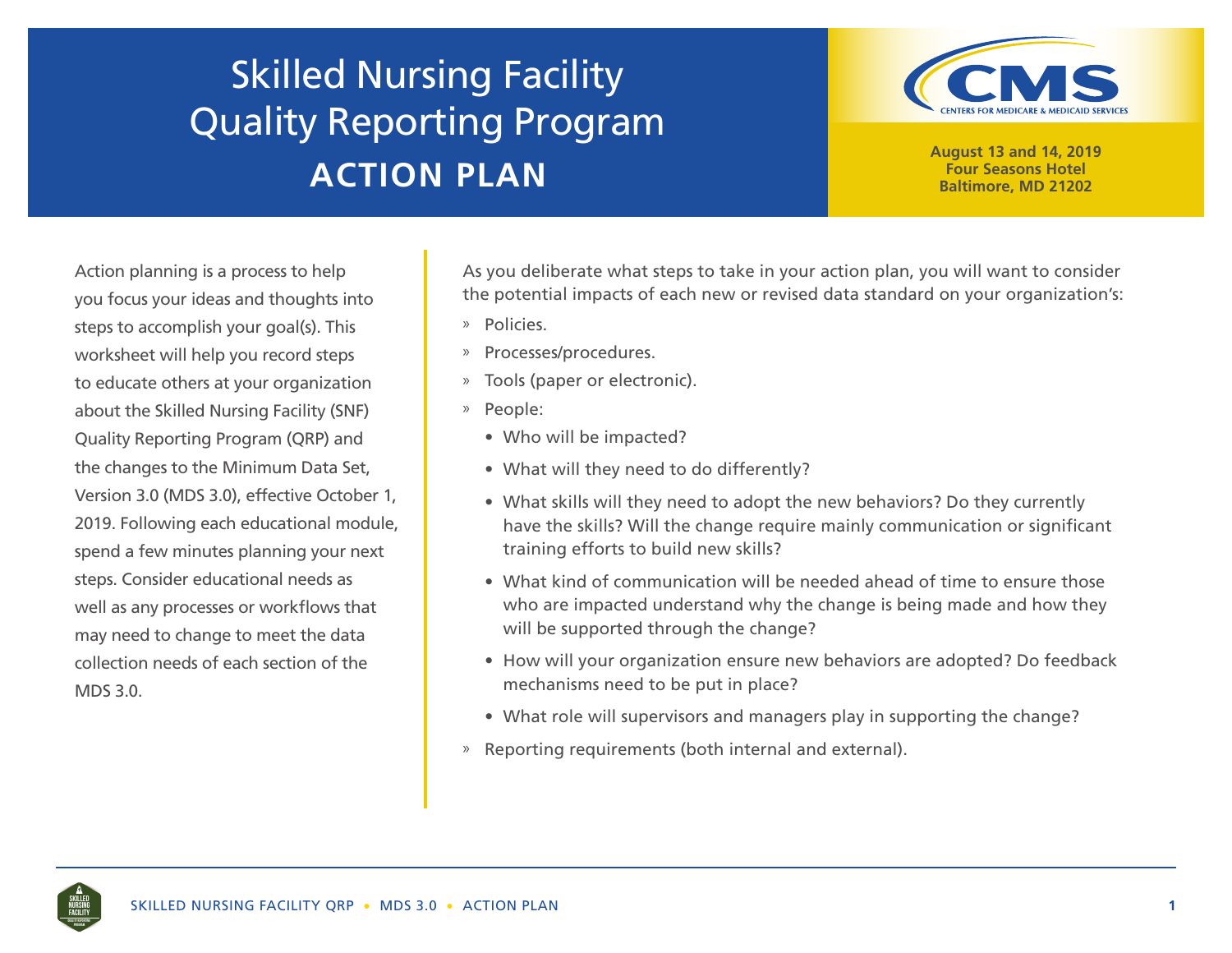| <b>Topic</b>                                                               | <b>Policies, Procedures,</b><br>Processes, and/or<br><b>Documentation Systems and</b><br><b>Tools Potentially Impacted</b>                                                                                                                                                                                                                                           | <b>Action Steps Needed</b>                                                                                                                                                                                                                                                                                                                | <b>Education Needed</b><br>(Topic and Audience)                                                                                                                                 | <b>Timeline</b>                                                                                                                                                                                                                                                                                                                                                                  |
|----------------------------------------------------------------------------|----------------------------------------------------------------------------------------------------------------------------------------------------------------------------------------------------------------------------------------------------------------------------------------------------------------------------------------------------------------------|-------------------------------------------------------------------------------------------------------------------------------------------------------------------------------------------------------------------------------------------------------------------------------------------------------------------------------------------|---------------------------------------------------------------------------------------------------------------------------------------------------------------------------------|----------------------------------------------------------------------------------------------------------------------------------------------------------------------------------------------------------------------------------------------------------------------------------------------------------------------------------------------------------------------------------|
| <b>Section N:</b><br><b>Medications</b><br>(Drug Regimen<br><b>Review)</b> | • Develop, review, and<br>revise the current policies,<br>as needed:<br>o Medication drug<br>regimen review and<br>reconciliation.<br>Define "potentially<br>clinically significant"<br>to assure consistency<br>amongst staff.<br>Documentation of<br>medication events and<br>occurrences.<br>$\blacksquare$ Admission and<br>discharge policies and<br>processes. | • Develop or revise a<br>process for admitting<br>physicians to document<br>any "potentially clinically<br>significant" medication<br>issues on admission and<br>throughout the stay.<br>Work with medical<br>records to update any<br>relevant assessments or<br>forms.<br>Ensure all appropriate<br>staff members have been<br>trained. | • Staff nurses.<br>• Quality department<br>staff.<br>• Case manager.<br>• Unit-based leader.<br>• Clinical educator.<br>• Pharmacy.<br>• Medical staff,<br>$\bullet$ Admitting. | • Meet with team to<br>assess educational<br>and organizational<br>needs by 08/31/19.<br>• Create training<br>plan by 09/07/19.<br>• Implement any<br>required policy<br>changes by<br>09/24/19.<br>• Provide education<br>to staff trainers by<br>09/21/19.<br>• Trainers complete<br>staff training by<br>09/28/19.<br>• Implement and<br>assess prior to<br>need to transmit. |

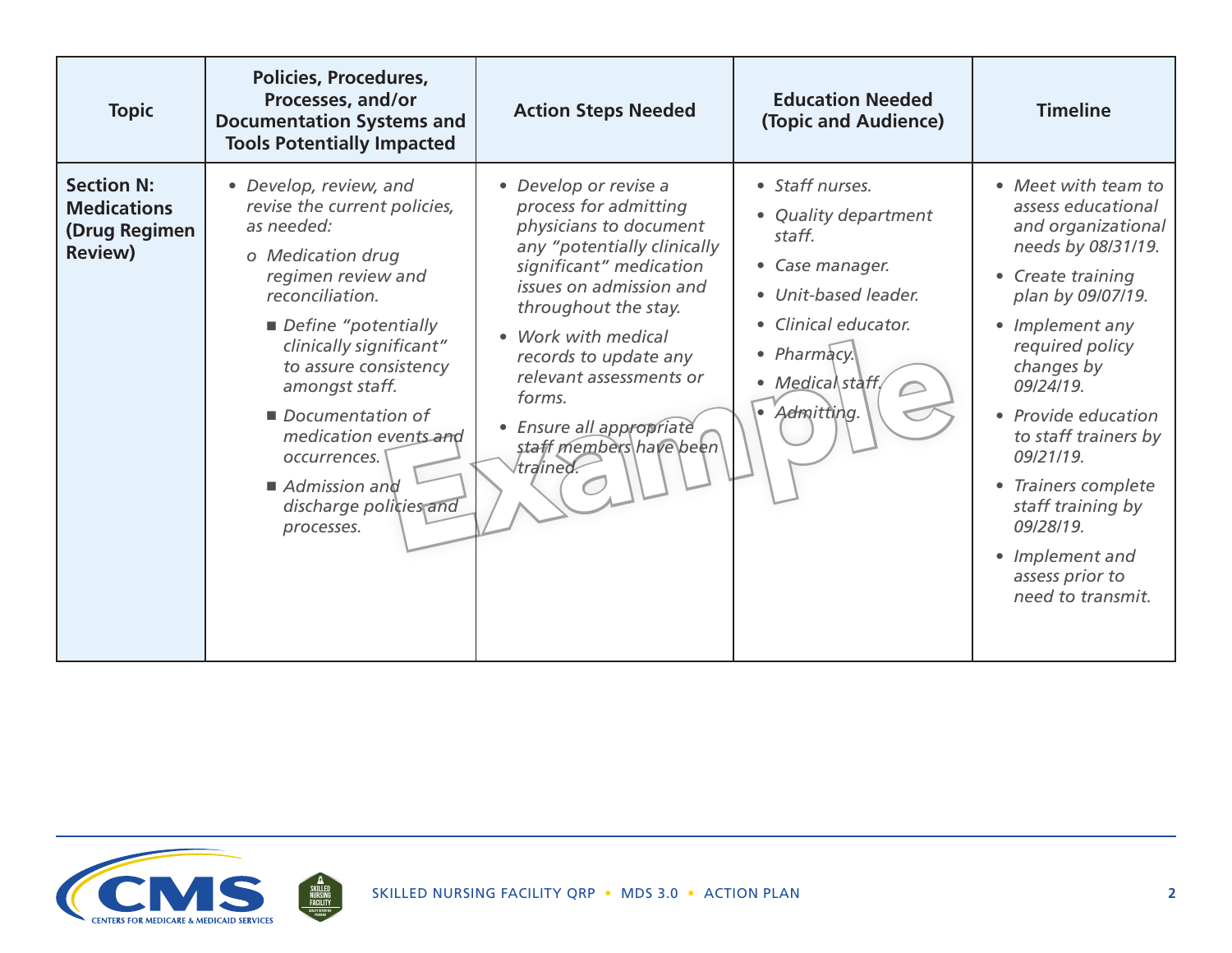| <b>Topic</b>                                                                           | Policies, Procedures,<br>Processes, and/or<br><b>Documentation Systems and</b><br><b>Tools Potentially Impacted</b> | <b>Action Steps Needed</b> | <b>Education Needed</b><br>(Topic and Audience) | <b>Timeline</b> |
|----------------------------------------------------------------------------------------|---------------------------------------------------------------------------------------------------------------------|----------------------------|-------------------------------------------------|-----------------|
| <b>Changes</b><br>to the RAI<br><b>Manual and</b><br><b>MDS 3.0</b><br><b>Item Set</b> |                                                                                                                     |                            |                                                 |                 |
|                                                                                        |                                                                                                                     |                            |                                                 |                 |

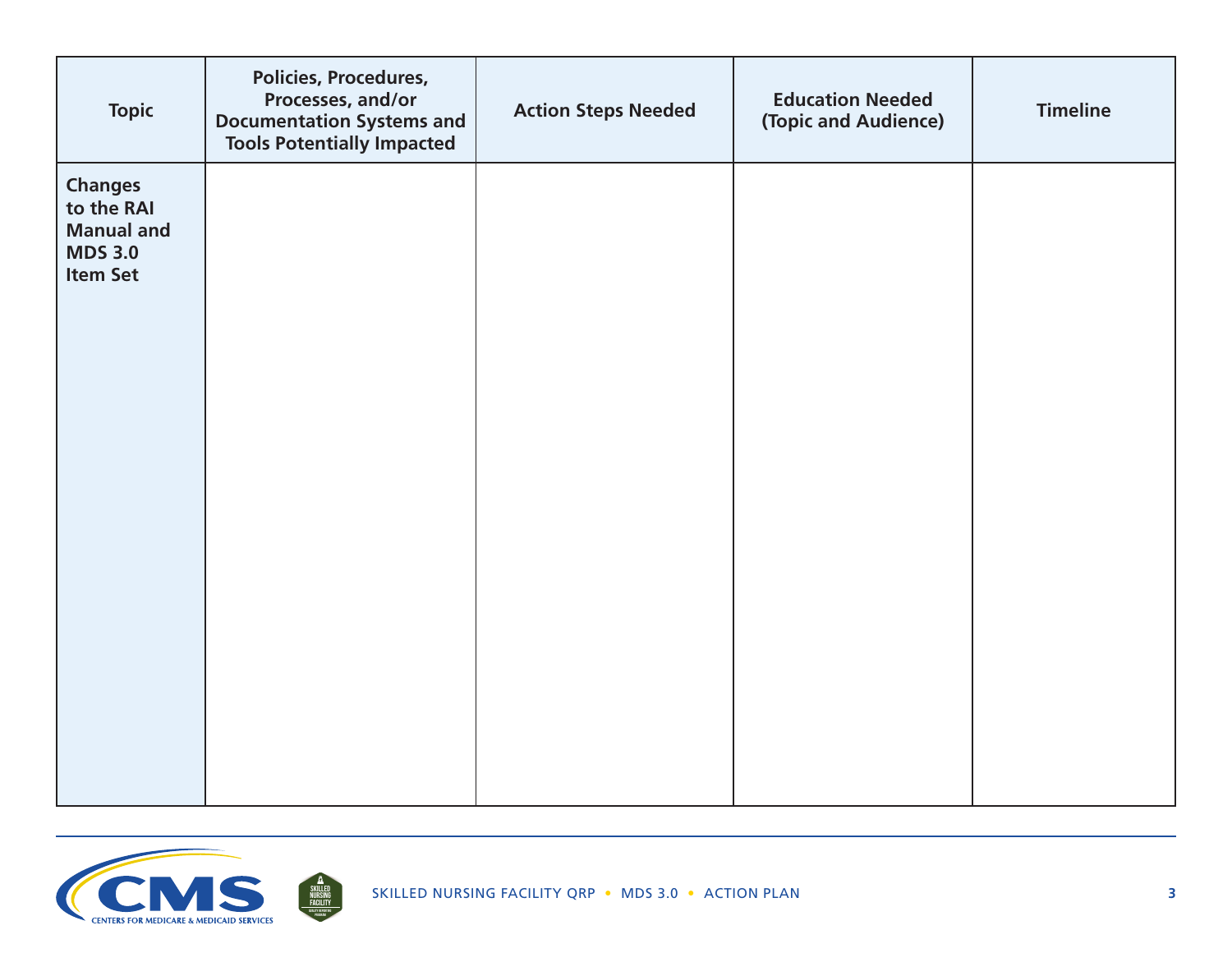| <b>Topic</b>                                                               | <b>Policies, Procedures,</b><br>Processes, and/or<br><b>Documentation Systems and</b><br><b>Tools Potentially Impacted</b> | <b>Action Steps Needed</b> | <b>Education Needed</b><br>(Topic and Audience) | <b>Timeline</b> |
|----------------------------------------------------------------------------|----------------------------------------------------------------------------------------------------------------------------|----------------------------|-------------------------------------------------|-----------------|
| <b>Measure</b><br><b>Overview</b><br>of Current SNF<br><b>QRP Measures</b> |                                                                                                                            |                            |                                                 |                 |
|                                                                            |                                                                                                                            |                            |                                                 |                 |

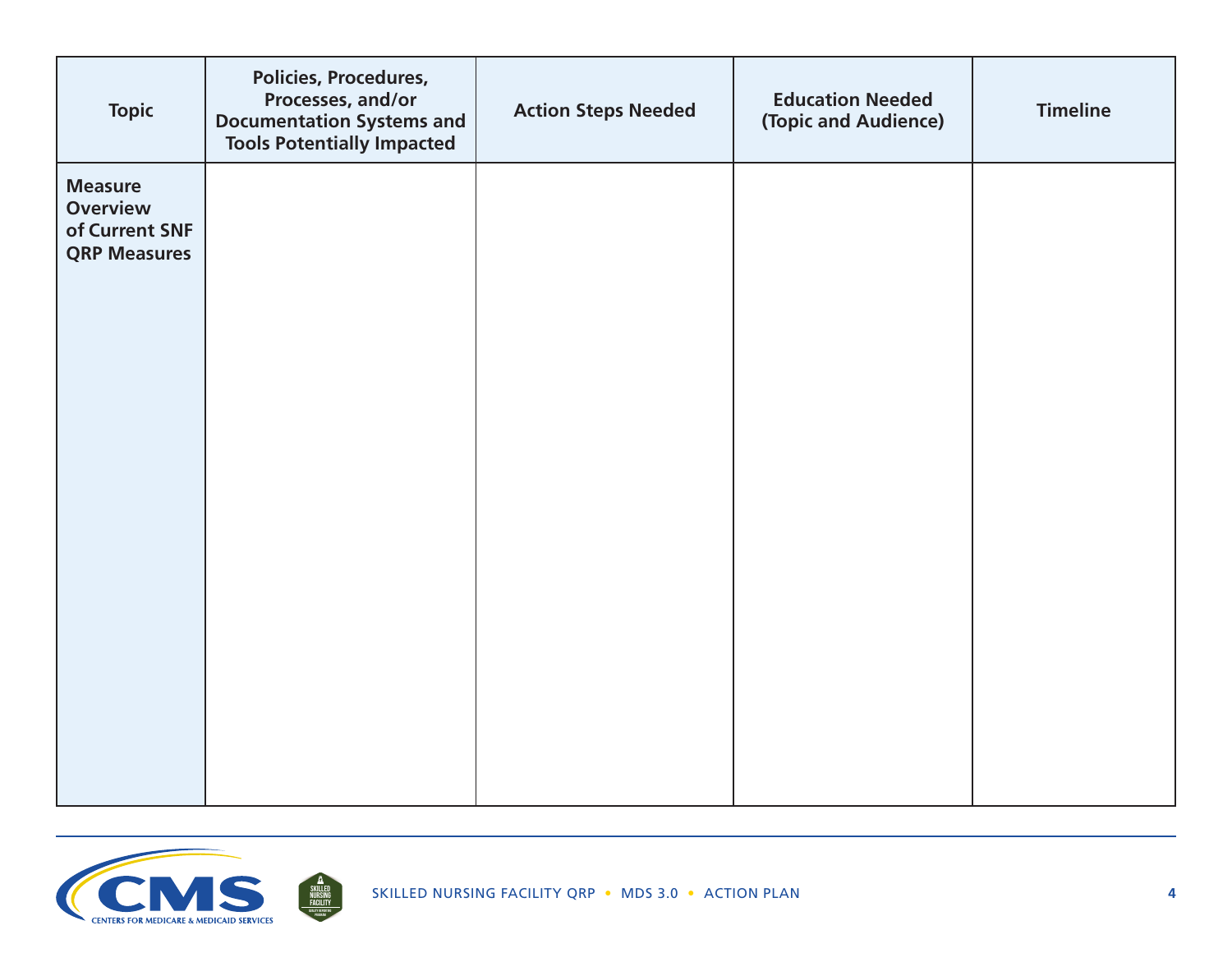| <b>Topic</b>                                            | Policies, Procedures,<br>Processes, and/or<br><b>Documentation Systems and</b><br><b>Tools Potentially Impacted</b> | <b>Action Steps Needed</b> | <b>Education Needed</b><br>(Topic and Audience) | <b>Timeline</b> |
|---------------------------------------------------------|---------------------------------------------------------------------------------------------------------------------|----------------------------|-------------------------------------------------|-----------------|
| <b>SNF QRP</b><br><b>Reports</b><br><b>Enhancements</b> |                                                                                                                     |                            |                                                 |                 |
|                                                         |                                                                                                                     |                            |                                                 |                 |

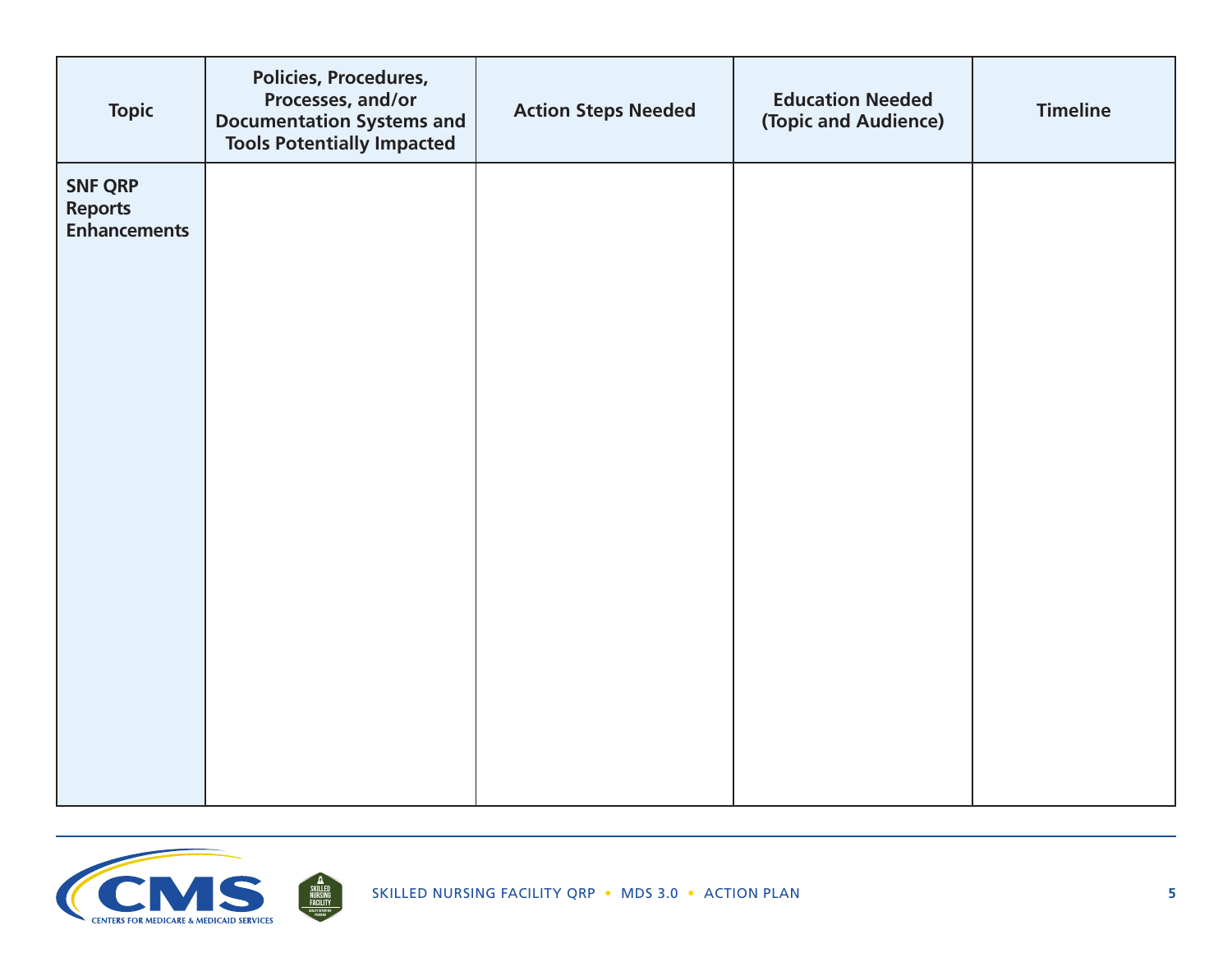| <b>Topic</b>                                                             | Policies, Procedures,<br>Processes, and/or<br><b>Documentation Systems and</b><br><b>Tools Potentially Impacted</b> | <b>Action Steps Needed</b> | <b>Education Needed</b><br>(Topic and Audience) | <b>Timeline</b> |
|--------------------------------------------------------------------------|---------------------------------------------------------------------------------------------------------------------|----------------------------|-------------------------------------------------|-----------------|
| <b>SNF Public</b><br><b>Reporting:</b><br><b>Nursing Home</b><br>Compare |                                                                                                                     |                            |                                                 |                 |
|                                                                          |                                                                                                                     |                            |                                                 |                 |

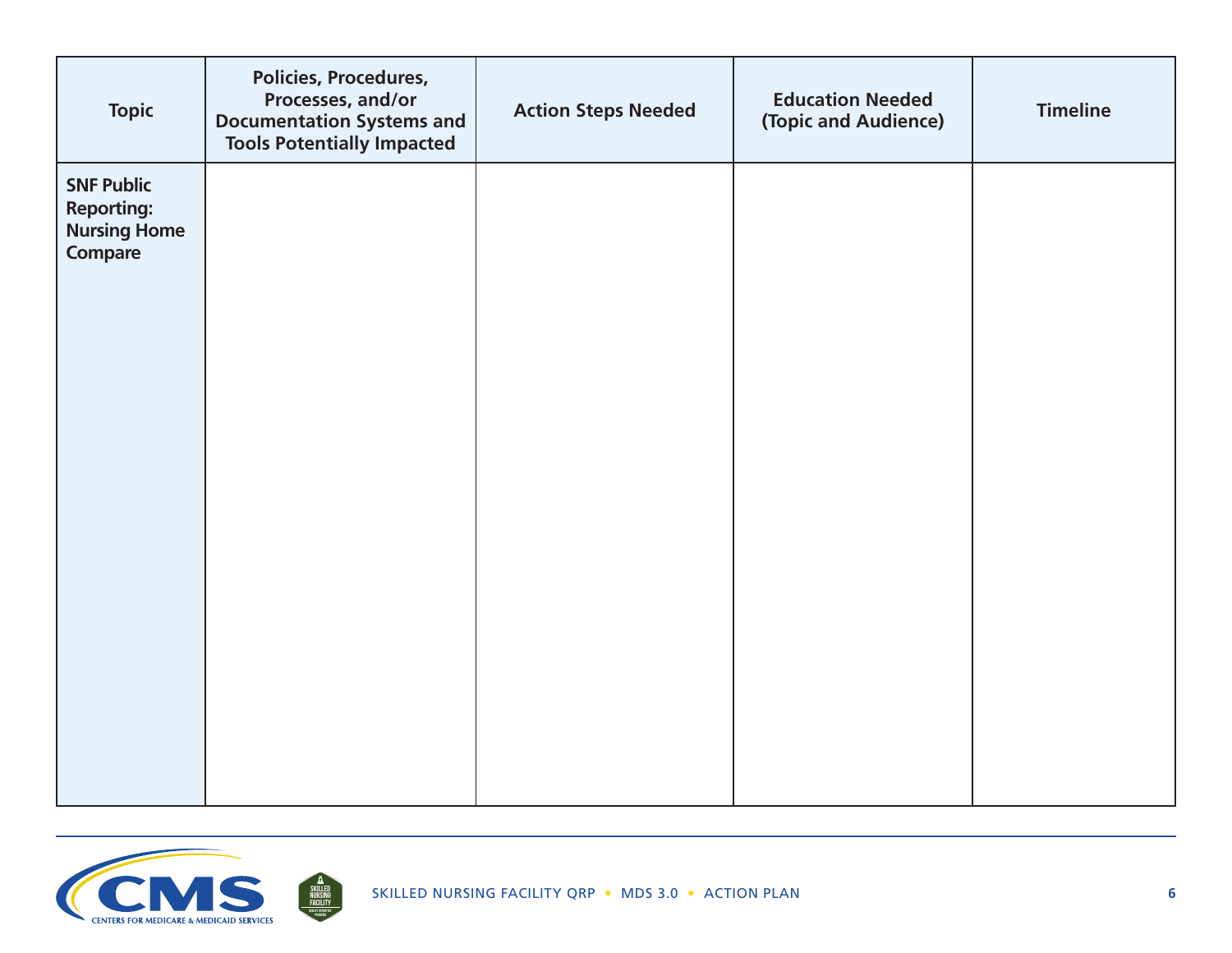| <b>Topic</b>                       | Policies, Procedures,<br>Processes, and/or<br><b>Documentation Systems and</b><br><b>Tools Potentially Impacted</b> | <b>Action Steps Needed</b> | <b>Education Needed</b><br>(Topic and Audience) | <b>Timeline</b> |
|------------------------------------|---------------------------------------------------------------------------------------------------------------------|----------------------------|-------------------------------------------------|-----------------|
| <b>SNF QRP</b><br><b>Resources</b> |                                                                                                                     |                            |                                                 |                 |
|                                    |                                                                                                                     |                            |                                                 |                 |

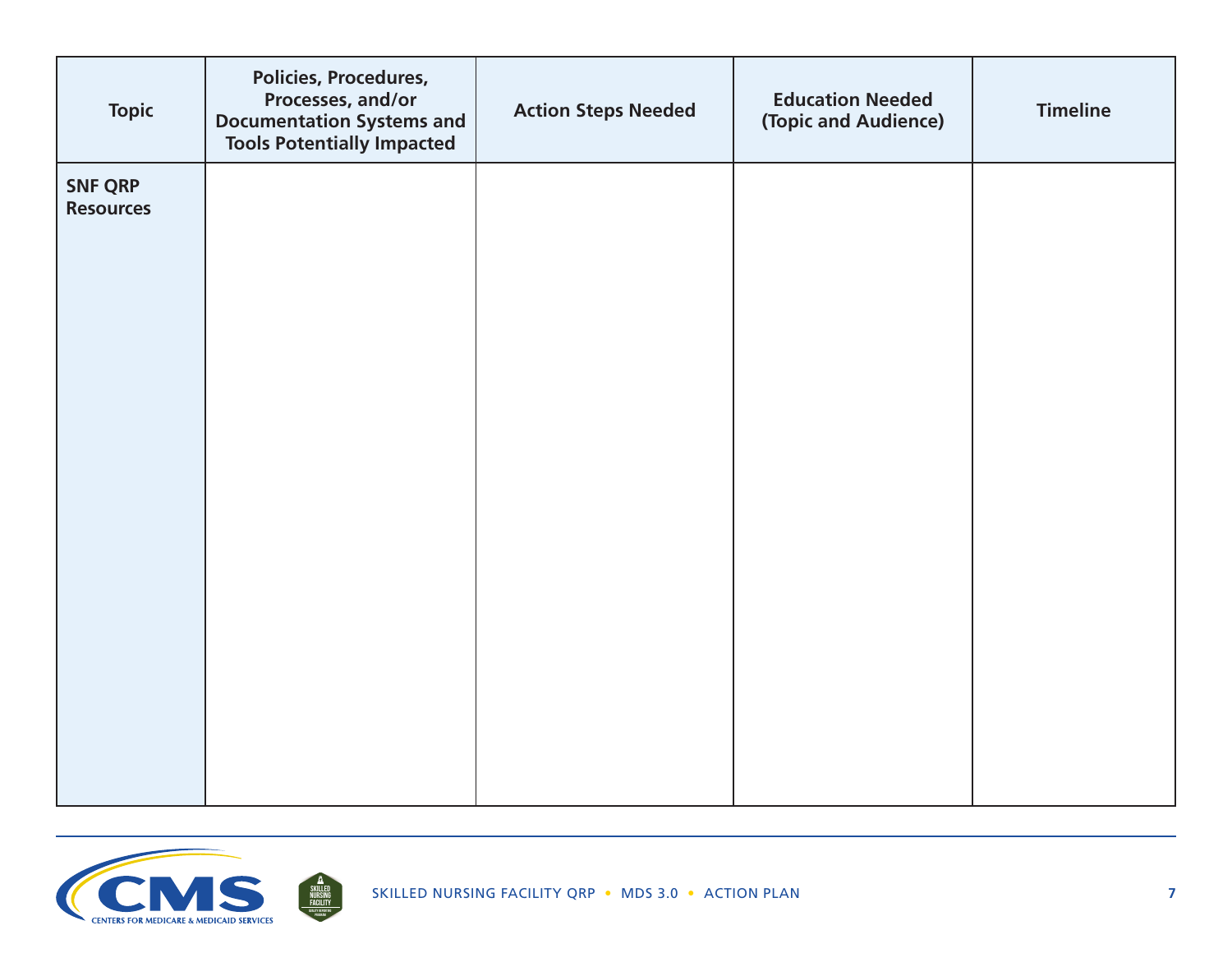| <b>Topic</b>                                                                    | Policies, Procedures,<br>Processes, and/or<br><b>Documentation Systems and</b><br><b>Tools Potentially Impacted</b> | <b>Action Steps Needed</b> | <b>Education Needed</b><br>(Topic and Audience) | <b>Timeline</b> |
|---------------------------------------------------------------------------------|---------------------------------------------------------------------------------------------------------------------|----------------------------|-------------------------------------------------|-----------------|
| <b>Section GG:</b><br><b>Functional</b><br><b>Abilities and</b><br><b>Goals</b> |                                                                                                                     |                            |                                                 |                 |
|                                                                                 |                                                                                                                     |                            |                                                 |                 |

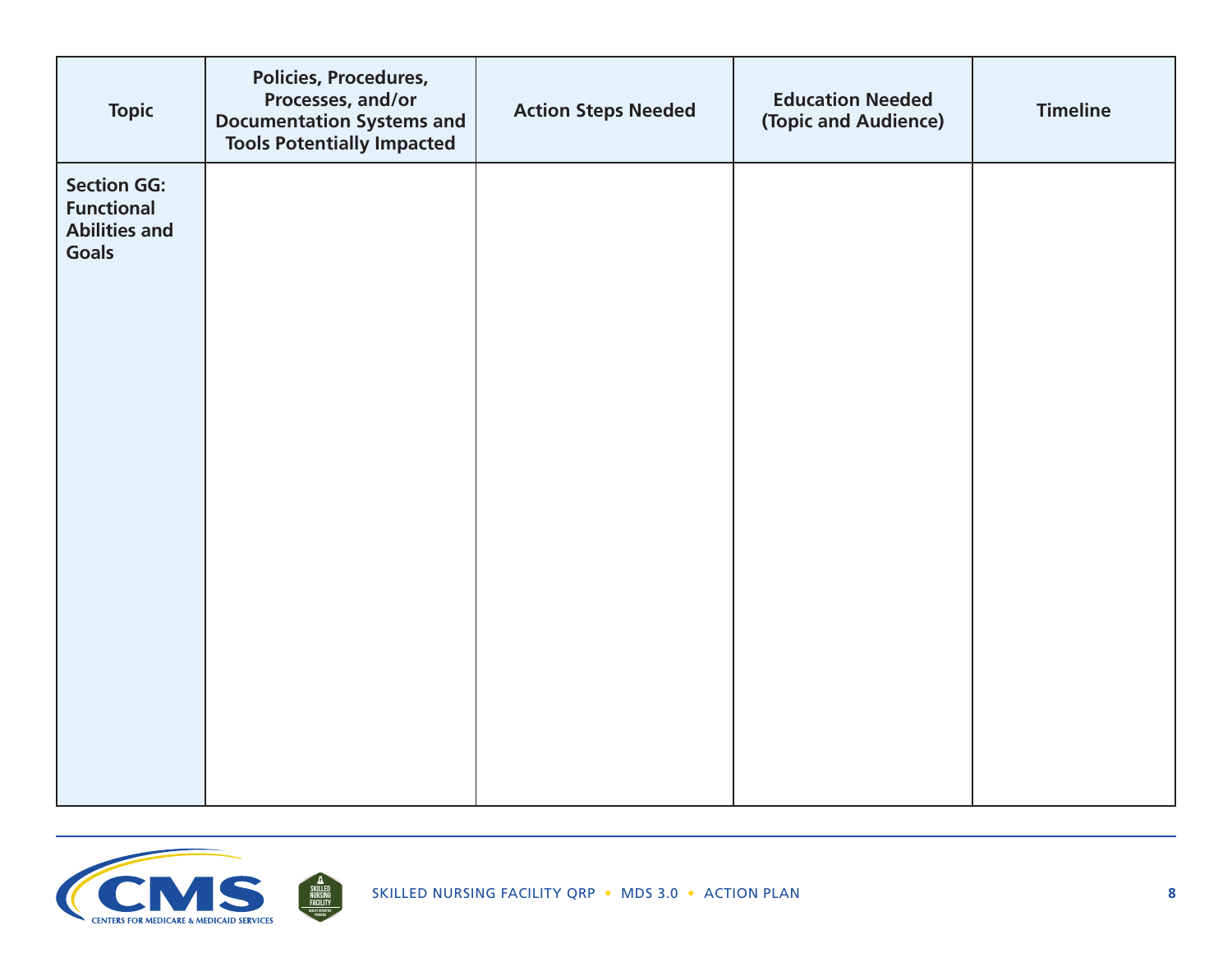| <b>Topic</b>              | <b>Policies, Procedures,</b><br>Processes, and/or<br><b>Documentation Systems and</b><br><b>Tools Potentially Impacted</b> | <b>Action Steps Needed</b> | <b>Education Needed</b><br>(Topic and Audience) | <b>Timeline</b> |
|---------------------------|----------------------------------------------------------------------------------------------------------------------------|----------------------------|-------------------------------------------------|-----------------|
| Sections A, I, J<br>and O |                                                                                                                            |                            |                                                 |                 |
|                           |                                                                                                                            |                            |                                                 |                 |
|                           |                                                                                                                            |                            |                                                 |                 |
|                           |                                                                                                                            |                            |                                                 |                 |
|                           |                                                                                                                            |                            |                                                 |                 |
|                           |                                                                                                                            |                            |                                                 |                 |
|                           |                                                                                                                            |                            |                                                 |                 |
|                           |                                                                                                                            |                            |                                                 |                 |